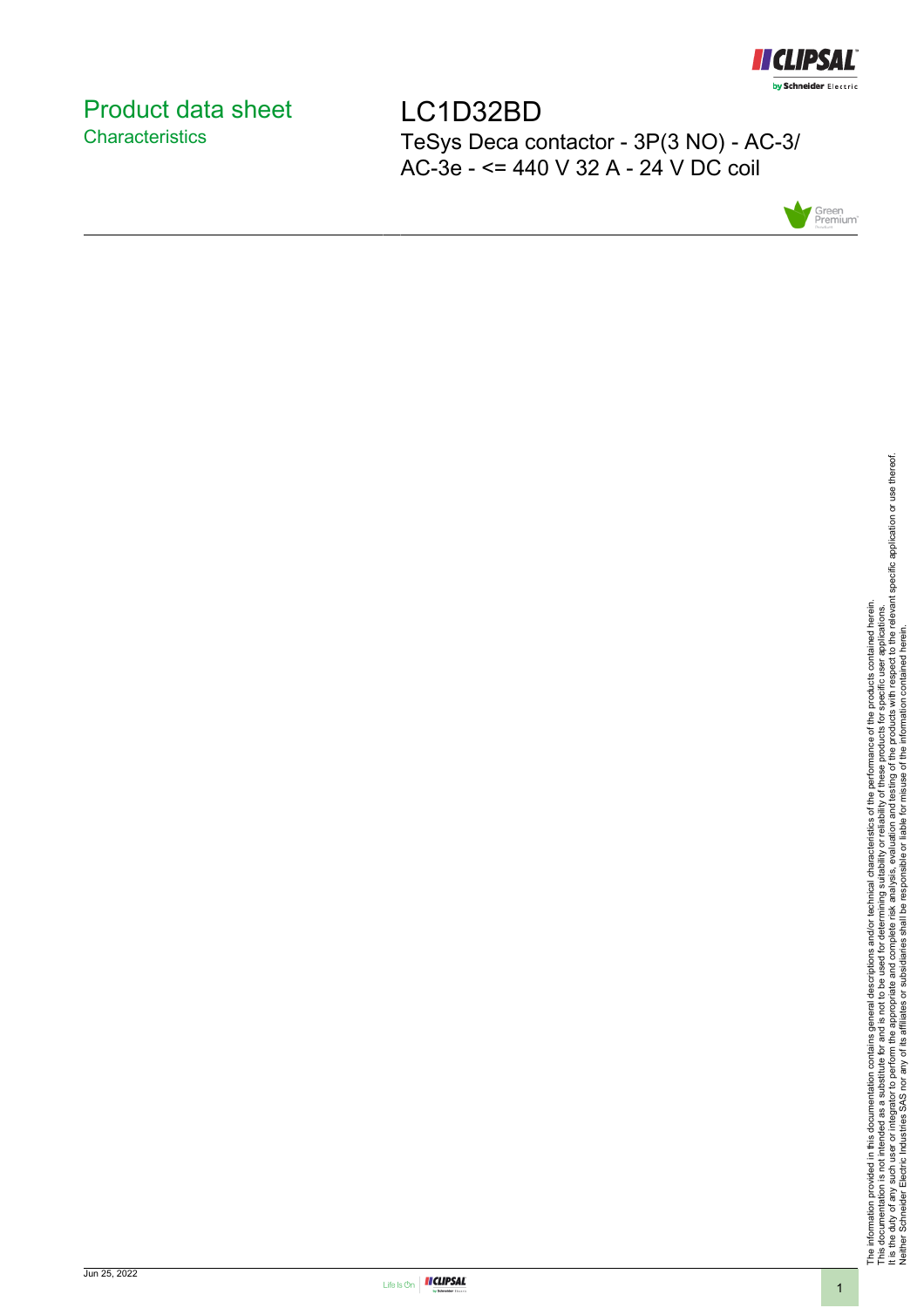

| Main                                           |                                                                                                                                                                                                                                                                                                                                                                                                                                                             |
|------------------------------------------------|-------------------------------------------------------------------------------------------------------------------------------------------------------------------------------------------------------------------------------------------------------------------------------------------------------------------------------------------------------------------------------------------------------------------------------------------------------------|
| Range                                          | TeSys<br><b>TeSys Deca</b>                                                                                                                                                                                                                                                                                                                                                                                                                                  |
| Product name                                   | TeSys D<br><b>TeSys Deca</b>                                                                                                                                                                                                                                                                                                                                                                                                                                |
| Product or component<br>type                   | Contactor                                                                                                                                                                                                                                                                                                                                                                                                                                                   |
| Device short name                              | LC <sub>1</sub> D                                                                                                                                                                                                                                                                                                                                                                                                                                           |
| Contactor application                          | Resistive load<br>Motor control                                                                                                                                                                                                                                                                                                                                                                                                                             |
| Utilisation category                           | $AC-3$<br>$AC-1$<br>$AC-4$<br>AC-3e                                                                                                                                                                                                                                                                                                                                                                                                                         |
| Poles description                              | 3P                                                                                                                                                                                                                                                                                                                                                                                                                                                          |
| Power pole contact<br>composition              | 3 NO                                                                                                                                                                                                                                                                                                                                                                                                                                                        |
| [Ue] rated operational<br>voltage              | Power circuit: <= 690 V AC 25400 Hz<br>Power circuit: <= 300 V DC                                                                                                                                                                                                                                                                                                                                                                                           |
| [le] rated operational<br>current              | 32 A (at <60 °C) at <= 440 V AC AC-3 for power<br>circuit<br>50 A (at <60 $^{\circ}$ C) at <= 440 V AC AC-1 for power<br>circuit<br>32 A (at <60 $^{\circ}$ C) at <= 440 V AC AC-3e for power<br>circuit                                                                                                                                                                                                                                                    |
| Motor power kW                                 | 7.5 KW at 220230 V AC 50/60 Hz (AC-3)<br>15 KW at 380400 V AC 50/60 Hz (AC-3)<br>15 KW at 415440 V AC 50/60 Hz (AC-3)<br>18.5 KW at 500 V AC 50/60 Hz (AC-3)<br>18.5 KW at 660690 V AC 50/60 Hz (AC-3)<br>7.5 KW at 400 V AC 50/60 Hz (AC-4)<br>7.5 KW at 220230 V AC 50/60 Hz (AC-3e)<br>15 KW at 380400 V AC 50/60 Hz (AC-3e)<br>15 KW at 415440 V AC 50/60 Hz (AC-3e)<br>18.5 KW at 500 V AC 50/60 Hz (AC-3e)<br>18.5 kW at 660690 V AC 50/60 Hz (AC-3e) |
| Motor power HP (UL /<br>CSA)                   | 2 Hp at 115 V AC 50/60 Hz for 1 phase motors<br>5 Hp at 230/240 V AC 50/60 Hz for 1 phase motors<br>7.5 Hp at 200/208 V AC 50/60 Hz for 3 phases<br>motors<br>10 Hp at 230/240 V AC 50/60 Hz for 3 phases<br>motors<br>20 Hp at 460/480 V AC 50/60 Hz for 3 phases<br>motors<br>30 hp at 575/600 V AC 50/60 Hz for 3 phases motors                                                                                                                          |
| Control circuit type                           | DC standard                                                                                                                                                                                                                                                                                                                                                                                                                                                 |
| [Uc] control circuit<br>voltage                | 24 V DC                                                                                                                                                                                                                                                                                                                                                                                                                                                     |
| Auxiliary contact<br>composition               | 1 NO + 1 NC                                                                                                                                                                                                                                                                                                                                                                                                                                                 |
| [Uimp] rated impulse<br>withstand voltage      | 6 kV conforming to IEC 60947                                                                                                                                                                                                                                                                                                                                                                                                                                |
| Overvoltage category                           | Ш                                                                                                                                                                                                                                                                                                                                                                                                                                                           |
| [Ith] conventional free<br>air thermal current | 10 A (at 60 °C) for signalling circuit<br>50 A (at 60 °C) for power circuit                                                                                                                                                                                                                                                                                                                                                                                 |
| Irms rated making<br>capacity                  | 140 A AC for signalling circuit conforming to IEC<br>60947-5-1<br>250 A DC for signalling circuit conforming to IEC<br>60947-5-1<br>550 A at 440 V for power circuit conforming to IEC<br>60947                                                                                                                                                                                                                                                             |
| Rated breaking capacity                        | 550 A at 440 V for power circuit conforming to IEC<br>60947                                                                                                                                                                                                                                                                                                                                                                                                 |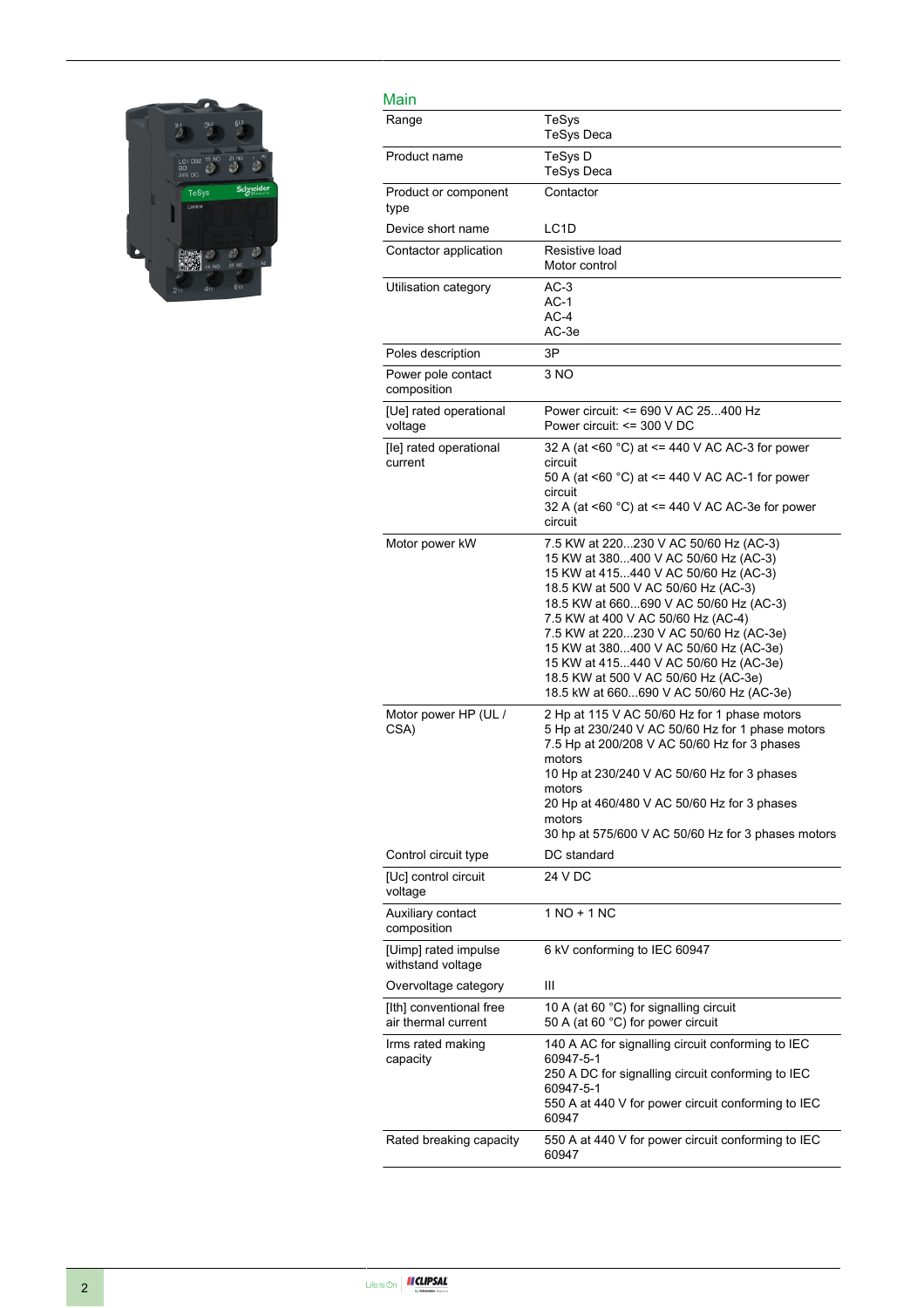| [lcw] rated short-time<br>withstand current | 260 A 40 °C - 10 s for power circuit<br>430 A 40 °C - 1 s for power circuit<br>60 A 40 °C - 10 min for power circuit<br>138 A 40 °C - 1 min for power circuit<br>100 A - 1 s for signalling circuit<br>120 A - 500 ms for signalling circuit<br>140 A - 100 ms for signalling circuit                                                                                                                                                                                                                                                                                                                                                                                                                                                                                                                                                                                                                                                                                                                                                                                                                                                                                                                                                                     |
|---------------------------------------------|-----------------------------------------------------------------------------------------------------------------------------------------------------------------------------------------------------------------------------------------------------------------------------------------------------------------------------------------------------------------------------------------------------------------------------------------------------------------------------------------------------------------------------------------------------------------------------------------------------------------------------------------------------------------------------------------------------------------------------------------------------------------------------------------------------------------------------------------------------------------------------------------------------------------------------------------------------------------------------------------------------------------------------------------------------------------------------------------------------------------------------------------------------------------------------------------------------------------------------------------------------------|
| Associated fuse rating                      | 10 A gG for signalling circuit conforming to IEC<br>60947-5-1<br>63 A gG at $\leq$ 690 V coordination type 1 for power<br>circuit<br>63 A gG at <= 690 V coordination type 2 for power<br>circuit                                                                                                                                                                                                                                                                                                                                                                                                                                                                                                                                                                                                                                                                                                                                                                                                                                                                                                                                                                                                                                                         |
| Average impedance                           | 2 mOhm - Ith 50 A 50 Hz for power circuit                                                                                                                                                                                                                                                                                                                                                                                                                                                                                                                                                                                                                                                                                                                                                                                                                                                                                                                                                                                                                                                                                                                                                                                                                 |
| [Ui] rated insulation<br>voltage            | Power circuit: 690 V conforming to IEC 60947-4-1<br>Power circuit: 600 V CSA certified<br>Power circuit: 600 V UL certified<br>Signalling circuit: 690 V conforming to IEC 60947-1<br>Signalling circuit: 600 V CSA certified<br>Signalling circuit: 600 V UL certified                                                                                                                                                                                                                                                                                                                                                                                                                                                                                                                                                                                                                                                                                                                                                                                                                                                                                                                                                                                   |
| <b>Electrical durability</b>                | 1.65 Mcycles 32 A AC-3 at Ue <= 440 V<br>1.4 Mcycles 50 A AC-1 at Ue <= 440 V<br>1.65 Mcycles 32 A AC-3e at Ue <= 440 V                                                                                                                                                                                                                                                                                                                                                                                                                                                                                                                                                                                                                                                                                                                                                                                                                                                                                                                                                                                                                                                                                                                                   |
| Power dissipation per<br>pole               | 2 W AC-3<br>5 W AC-1<br>2 W AC-3e                                                                                                                                                                                                                                                                                                                                                                                                                                                                                                                                                                                                                                                                                                                                                                                                                                                                                                                                                                                                                                                                                                                                                                                                                         |
| Front cover                                 | With                                                                                                                                                                                                                                                                                                                                                                                                                                                                                                                                                                                                                                                                                                                                                                                                                                                                                                                                                                                                                                                                                                                                                                                                                                                      |
| Mounting support                            | Rail<br>Plate                                                                                                                                                                                                                                                                                                                                                                                                                                                                                                                                                                                                                                                                                                                                                                                                                                                                                                                                                                                                                                                                                                                                                                                                                                             |
| Standards                                   | CSA C22.2 No 14<br>EN 60947-4-1<br>EN 60947-5-1<br>IEC 60947-4-1<br>IEC 60947-5-1<br><b>UL 508</b><br>IEC 60335-1                                                                                                                                                                                                                                                                                                                                                                                                                                                                                                                                                                                                                                                                                                                                                                                                                                                                                                                                                                                                                                                                                                                                         |
| <b>Product certifications</b>               | <b>DNV</b><br>GL<br>CCC<br>UL<br>GOST<br>BV<br>LROS (Lloyds register of shipping)<br><b>RINA</b><br><b>CSA</b><br><b>UKCA</b>                                                                                                                                                                                                                                                                                                                                                                                                                                                                                                                                                                                                                                                                                                                                                                                                                                                                                                                                                                                                                                                                                                                             |
| Connections - terminals                     | Control circuit: screw clamp terminals 1 cable(s) 1<br>4 mm <sup>2</sup> flexible without cable end<br>Control circuit: screw clamp terminals 2 cable(s) 1<br>4 mm <sup>2</sup> flexible without cable end<br>Control circuit: screw clamp terminals 1 cable(s) 1<br>4 mm <sup>2</sup> flexible with cable end<br>Control circuit: screw clamp terminals 2 cable(s) 1<br>2.5 mm <sup>2</sup> flexible with cable end<br>Control circuit: screw clamp terminals 1 cable(s) 1<br>4 mm <sup>2</sup> solid without cable end<br>Control circuit: screw clamp terminals 2 cable(s) 1<br>4 mm <sup>2</sup> solid without cable end<br>Power circuit: screw clamp terminals 1 cable(s)<br>2.510 mm <sup>2</sup> flexible without cable end<br>Power circuit: screw clamp terminals 2 cable(s)<br>2.510 mm <sup>2</sup> flexible without cable end<br>Power circuit: screw clamp terminals 1 cable(s) 1<br>10 mm <sup>2</sup> flexible with cable end<br>Power circuit: screw clamp terminals 2 cable(s)<br>1.56 mm <sup>2</sup> flexible with cable end<br>Power circuit: screw clamp terminals 1 cable(s)<br>1.510 mm <sup>2</sup> solid without cable end<br>Power circuit: screw clamp terminals 2 cable(s) 2.5<br>10 mm <sup>2</sup> solid without cable end |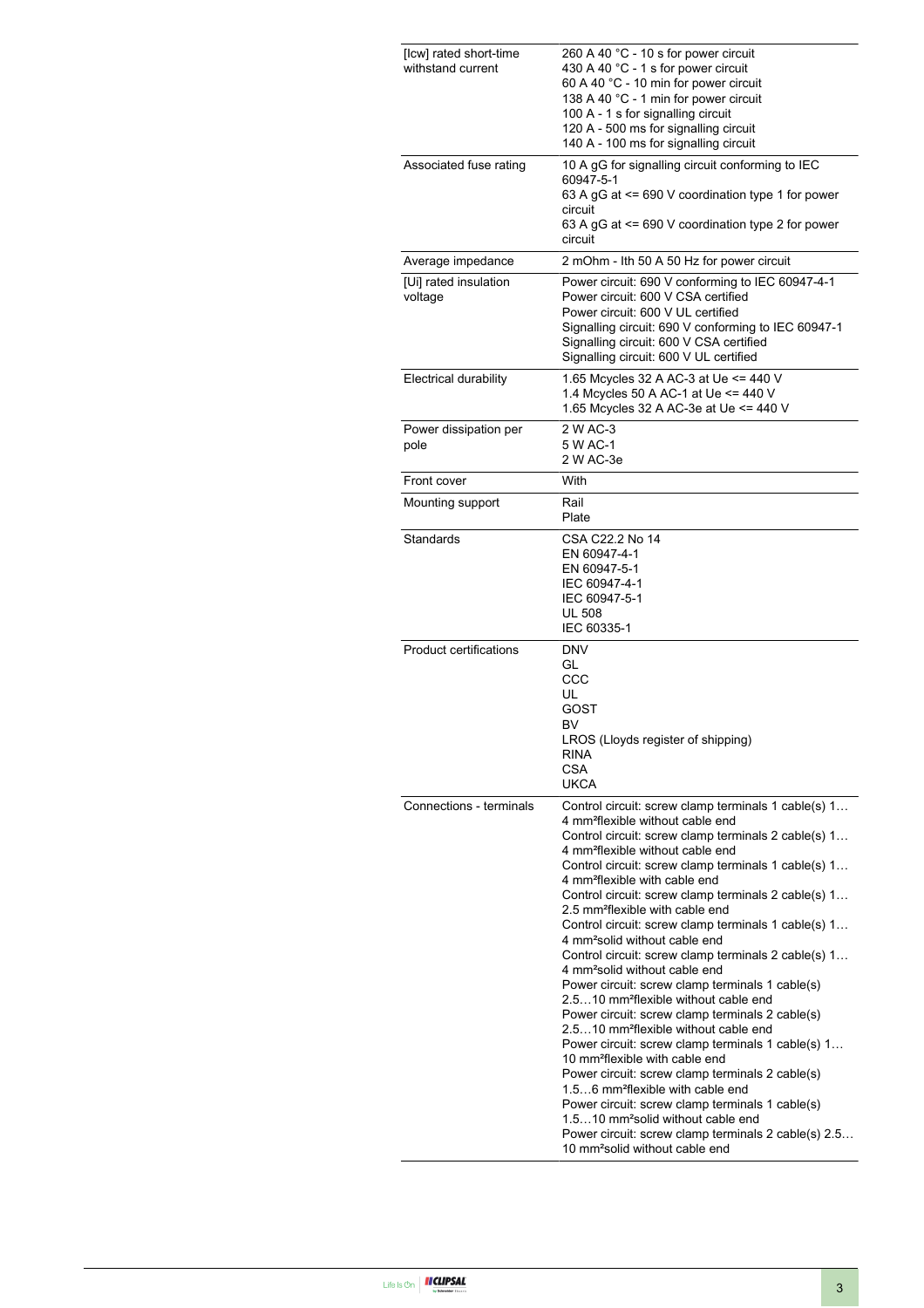| Tightening torque        | Control circuit: 1.7 N.m - on screw clamp terminals -<br>with screwdriver flat $\varnothing$ 6 mm<br>Control circuit: 1.7 N.m - on screw clamp terminals -<br>with screwdriver Philips No 2<br>Power circuit: 2.5 N.m - on screw clamp terminals -<br>with screwdriver flat $\varnothing$ 6 mm<br>Power circuit: 2.5 N.m - on screw clamp terminals -<br>with screwdriver Philips No 2<br>Control circuit: 1.7 N.m - on screw clamp terminals -<br>with screwdriver pozidriv No 2<br>Power circuit: 2.5 N.m - on screw clamp terminals -<br>with screwdriver pozidriv No 2 |
|--------------------------|----------------------------------------------------------------------------------------------------------------------------------------------------------------------------------------------------------------------------------------------------------------------------------------------------------------------------------------------------------------------------------------------------------------------------------------------------------------------------------------------------------------------------------------------------------------------------|
| Operating time           | 53.5572.45 ms closing<br>1624 ms opening                                                                                                                                                                                                                                                                                                                                                                                                                                                                                                                                   |
| Safety reliability level | B10d = 1369863 cycles contactor with nominal load<br>conforming to EN/ISO 13849-1<br>B10d = 20000000 cycles contactor with mechanical<br>load conforming to EN/ISO 13849-1                                                                                                                                                                                                                                                                                                                                                                                                 |
| Mechanical durability    | 30 Mcycles                                                                                                                                                                                                                                                                                                                                                                                                                                                                                                                                                                 |
| Maximum operating rate   | 3600 cyc/h 60 °C                                                                                                                                                                                                                                                                                                                                                                                                                                                                                                                                                           |

#### **Complementary**

| Coil technology                | Built-in bidirectional peak limiting diode suppressor                                                                    |  |
|--------------------------------|--------------------------------------------------------------------------------------------------------------------------|--|
| Control circuit voltage limits | 0.10.25 Uc (-4070 °C) drop-out DC<br>0.71.25 Uc (-4060 °C): operational DC<br>11.25 Uc (6070 °C): operational DC         |  |
| Time constant                  | 28 ms                                                                                                                    |  |
| Inrush power in W              | 5.4 W (at 20 °C)                                                                                                         |  |
| Hold-in power consumption in W | 5.4 W at 20 °C                                                                                                           |  |
| Auxiliary contacts type        | Type mechanically linked 1 NO + 1 NC conforming to IEC 60947-5-1<br>Type mirror contact 1 NC conforming to IEC 60947-4-1 |  |
| Signalling circuit frequency   | 25400 Hz                                                                                                                 |  |
| Minimum switching current      | 5 mA for signalling circuit                                                                                              |  |
| Minimum switching voltage      | 17 V for signalling circuit                                                                                              |  |
| Non-overlap time               | 1.5 Ms on de-energisation between NC and NO contact<br>1.5 ms on energisation between NC and NO contact                  |  |
| Insulation resistance          | > 10 MOhm for signalling circuit                                                                                         |  |

#### Environment

| IP degree of protection               | IP20 front face conforming to IEC 60529                                                                                                                                     |  |
|---------------------------------------|-----------------------------------------------------------------------------------------------------------------------------------------------------------------------------|--|
| Climatic withstand                    | Conforming to IACS E10<br>Conforming to IEC 60947-1 Annex Q category D                                                                                                      |  |
| Protective treatment                  | TH conforming to IEC 60068-2-30                                                                                                                                             |  |
| Pollution degree                      | 3                                                                                                                                                                           |  |
| Ambient air temperature for operation | $-4060 °C$<br>6070 °C with derating                                                                                                                                         |  |
| Ambient air temperature for storage   | $-6080 °C$                                                                                                                                                                  |  |
| Operating altitude                    | $03000$ m                                                                                                                                                                   |  |
| Fire resistance                       | 850 °C conforming to IEC 60695-2-1                                                                                                                                          |  |
| Mechanical robustness                 | Vibrations contactor open: 2 Gn, 5300 Hz<br>Vibrations contactor closed: 4 Gn, 5300 Hz<br>Shocks contactor closed: 15 Gn for 11 ms<br>Shocks contactor open: 8 Gn for 11 ms |  |
| Height                                | 85 mm                                                                                                                                                                       |  |
| Width                                 | 45 mm                                                                                                                                                                       |  |
| Depth                                 | 101 mm                                                                                                                                                                      |  |
| Net weight                            | $0.535$ kg                                                                                                                                                                  |  |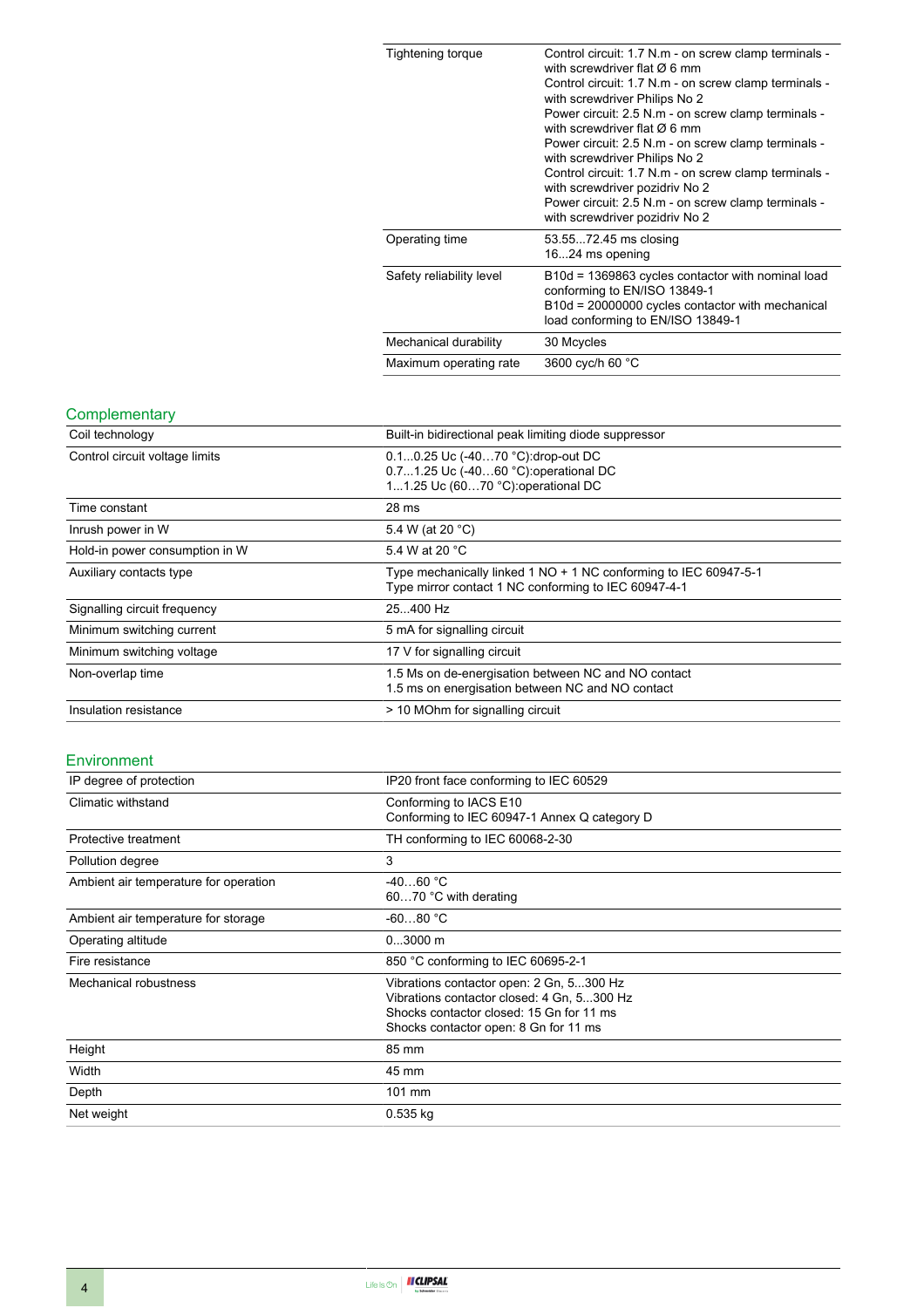#### Packing Units

| Unit Type of Package 1       | <b>PCE</b>      |
|------------------------------|-----------------|
| Number of Units in Package 1 | 1               |
| Package 1 Weight             | 588.0 g         |
| Package 1 Height             | 5 cm            |
| Package 1 width              | 9 cm            |
| Package 1 Length             | 11 cm           |
| Unit Type of Package 2       | S02             |
| Number of Units in Package 2 | 15              |
| Package 2 Weight             | 9.073 kg        |
| Package 2 Height             | $15 \text{ cm}$ |
| Package 2 width              | 30 cm           |
| Package 2 Length             | 40 cm           |
| Unit Type of Package 3       | P06             |
| Number of Units in Package 3 | 240             |
| Package 3 Weight             | 153.168 kg      |
| Package 3 Height             | 75 cm           |
| Package 3 width              | 80 cm           |
| Package 3 Length             | 60 cm           |

#### Offer Sustainability

| Sustainable offer status        | Green Premium product                  |  |
|---------------------------------|----------------------------------------|--|
| <b>REACh Regulation</b>         | <b>REACh Declaration</b>               |  |
| <b>EU RoHS Directive</b>        | Compliant <b>E</b> EU RoHS Declaration |  |
| Mercury free                    | Yes                                    |  |
| RoHS exemption information      | <b>E</b> Yes                           |  |
| China RoHS Regulation           | China RoHS Declaration                 |  |
| <b>Environmental Disclosure</b> | Product Environmental Profile          |  |
| <b>Circularity Profile</b>      | End Of Life Information                |  |
| PVC free                        | Yes                                    |  |

# Contractual warranty<br>Warranty

18 months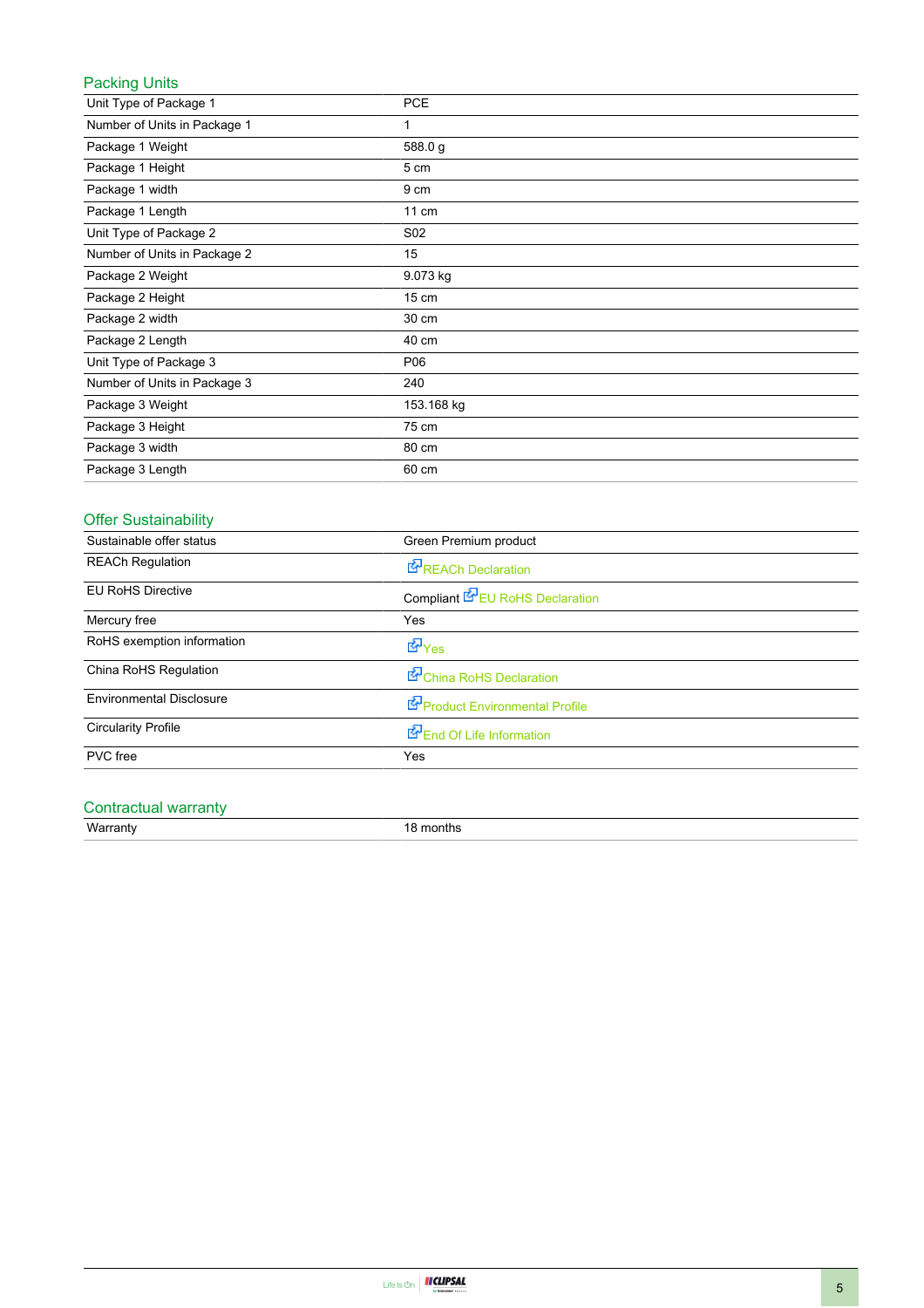Product data sheet Dimensions Drawings

## LC1D32BD

#### Dimensions



#### (1) Minimum electrical clearance

| LC1                                             |                                   | D25D38 | D183D323 |
|-------------------------------------------------|-----------------------------------|--------|----------|
| b                                               |                                   | 85     | 99       |
| l c                                             | without cover or add-on blocks    | 99     | 99       |
| with cover,<br>without add-<br>on blocks        | 101                               | 101    |          |
| lc1                                             | with LAD N or C (2 or 4 contacts) | 132    | 132      |
| c2                                              | with LA6 DK10                     | 144    | 144      |
| c3                                              | with LAD T, R, S                  | 152    | 152      |
| with LAD<br>$T, R, S$ and<br>sealing<br>  cover | 156                               | 156    |          |